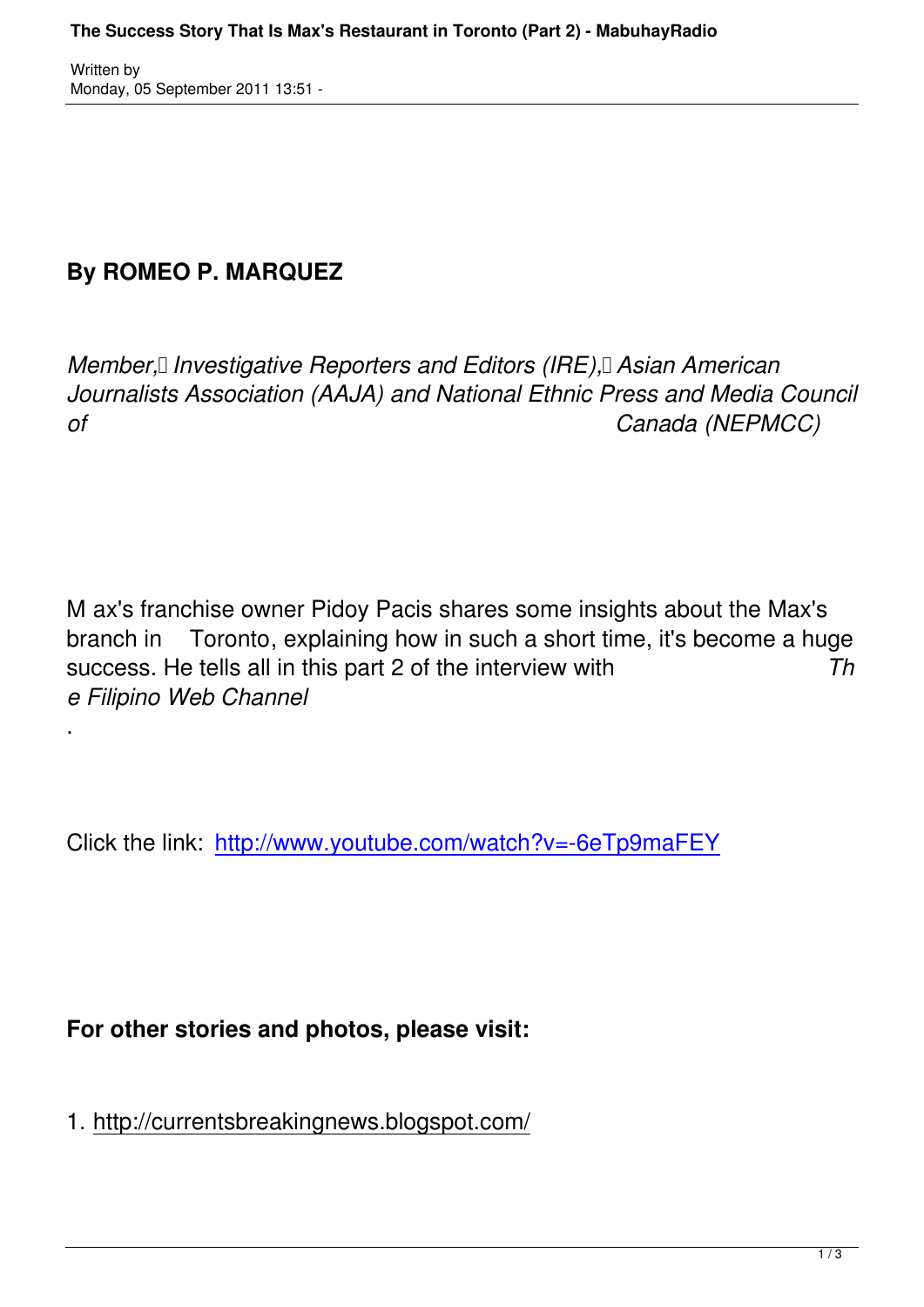## **The Success Story That Is Max's Restaurant in Toronto (Part 2) - MabuhayRadio**

Written by Monday, 05 September 2011 13:51 -

- 2. http://torontonewsroom.blogspot.com/
- 3. http://timecircumstance.blogspot.com/
- 4. http://travelsthemes.blogspot.com/
- 5. http://gotchajournalist.blogspot.com/ .

## **PHILIPPINE VILLAGE VOICE/The Filipino Web Channel - Redefining** *Community News*

**Currents & Breaking News** 

/ News That Fears None, Views That Favor Nobody / OPINION/COMMENTARY